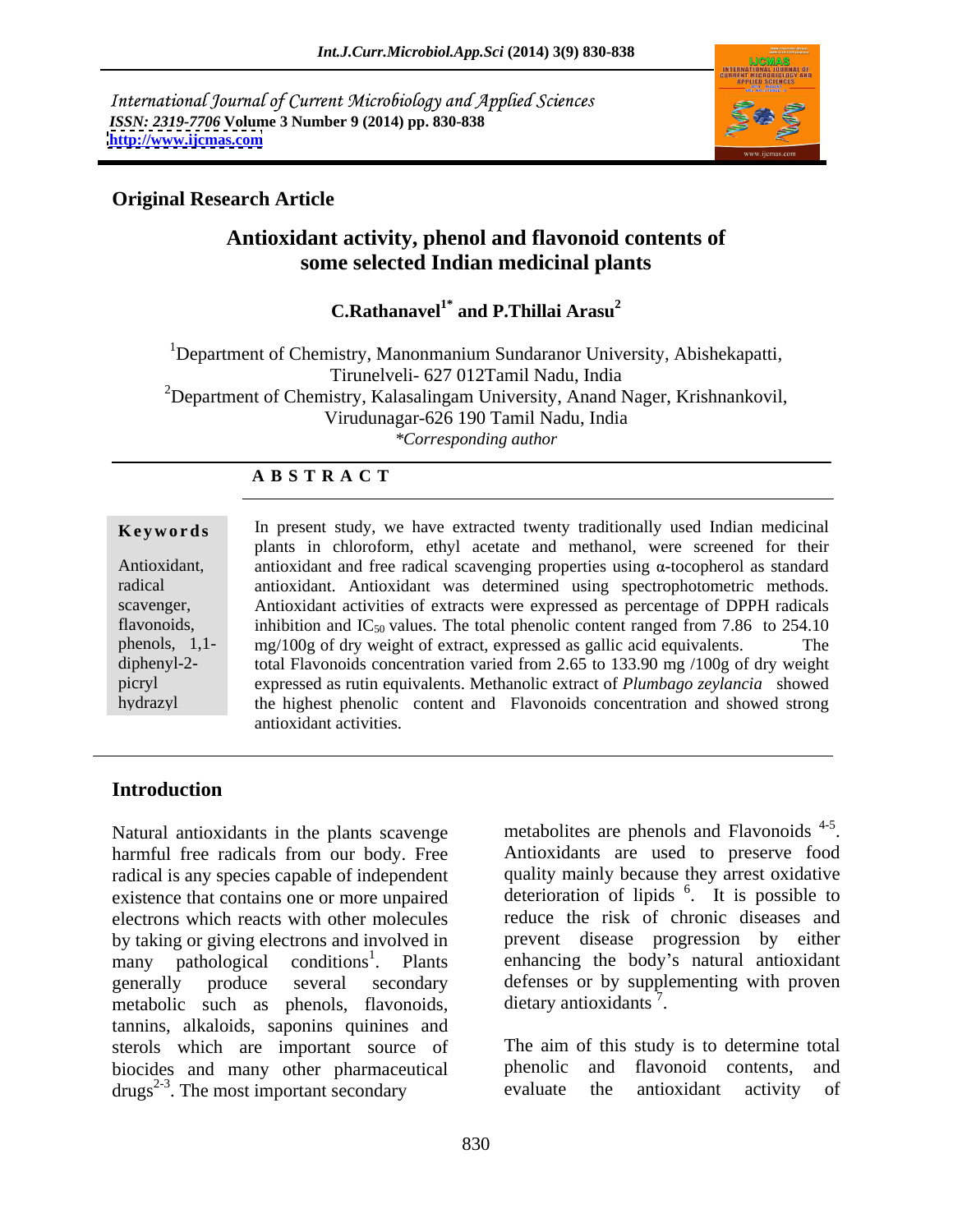medicinal plants extracts using methanol as grade from Merck, Flavonoids(rutin) was solvent. The most commonly used purchased from sigma Aldrich. Methanol, antioxidant methods are DPPH is sodium phosphate buffer  $(P<sup>H</sup> - 6.6)$ , characterized by excellent reproducibility potassium ferric cyanide, trichloro acetic under certain assay conditions. The DPPH  $\qquad$  acid, ferric chloride and  $\qquad$  a-tocopherol free radical (DPPH<sup>'</sup>) does not require any special preparation. The ferric reducing antioxidant power (FRAP) method is based on the reduction of ferroin analogue, the  $Fe<sup>3+</sup>$  complex of triphyridyl triazine Fe (TPTZ)  $3^{\frac{1}{2}}$  to the intensely blue-coloured  $Fe^{2+}$  complex Fe (TPTZ)<sup>2+</sup> by antioxidants successively for 48 hrs in methanol with in acidic medium. Oxygen consumption constant temperature not exceeding the inherent in cell growth leads to the boiling point of the solvent. The extract was generation of a series of reactive oxygen filtered using whatman filter paper (No.1) species. They are continuously produced by and concentrated in vacuum and dried at the body's normal use of oxygen such as respiration. Oxidative stress due to increase kept in sterile bottles under refrigerated free radical generation or impaired conditions until use. The dry weight of the endogenous antioxidant mechanism is an plant extracts was obtained by solvent important factor that has been implicated in evaporation were weighed and dissolved in various diseases. dimethyl sulfoxide (DMSO) to obtain the

The reactive oxygen species include such as thus obtained was directly used in the assay superoxide anion radicals, hydroxyl radicals and non free radicals species such as hydrogen peroxide<sup>8</sup>. Reactive oxygen species are continuously produced during crucial bimolecular such as nucleic acids, proteins and carbohydrate <sup>9</sup>. Antioxidant can method. Plant extracts with various protect the human body from free radical concentrations (50 $\mu$ l, 100  $\mu$ l, 150  $\mu$ l, 200

purchased from Sigma Aldrich, Bangalore. ascorbic acid, Folin Ciocalteu's phenol reagent, sodium carbonate, gallic acid were Shimadzu UV-VIS Spectrophotometer. sodium hydroxide and  $H_2O_2$  are analytical

**.**) does not require any acid, ferric chloride and  $\alpha$ -tocopherol were obtained from Merck.

# **Preparation of crude extract**

to the intensely blue-coloured extraction thimble and soxhlet extracted A known quantity of powder was filled in successively for 48 hrs in methanol with 45ºC for solvent removal and extracts were final concentrations (mg/ml). The extract of Anti oxidant activity.

# . Reactive oxygen **Estimation of Total phenolic content**

normal physiologic events and can easily Total phenolic content of the plant extracts initiate the peroxidation of membrane lipids, botained in methanol were estimated using Antioxidant can method. Plant extracts with various and reactive oxygen species effect.  $\mu$ l and 250  $\mu$ ) were mixed with 1ml of Folin **Materials and Methods incubated room temperature for 3 minutes, Chemicals and Reagents** solution was added to mixture and diluted to 1,1-diphenyl-2-picrylhydrazyl (DPPH **.**) mixtures were incubated in dark for one purchased as analytical grade Quantifications were done with respect to chemicals.Sodium nitrite,  $AICI_3H_2O$ , the standard curve of Gallic acid (20-FolinCiocalteu assay by colorimetric method. Plant extracts with various concentrations  $(50\mu l, 100 \mu l, 150 \mu l, 200$ Ciocalteu phenol reagent (1ml) and followed by 1ml of 20% sodium carbonate 10ml with distilled water. The reaction hour and the absorbance of the resulting blue color was measured at 765nm with Shimadzu UV-VIS Spectrophotometer. the standard curve of Gallic acid (20- 100µg/ml) Results were expressed as mg of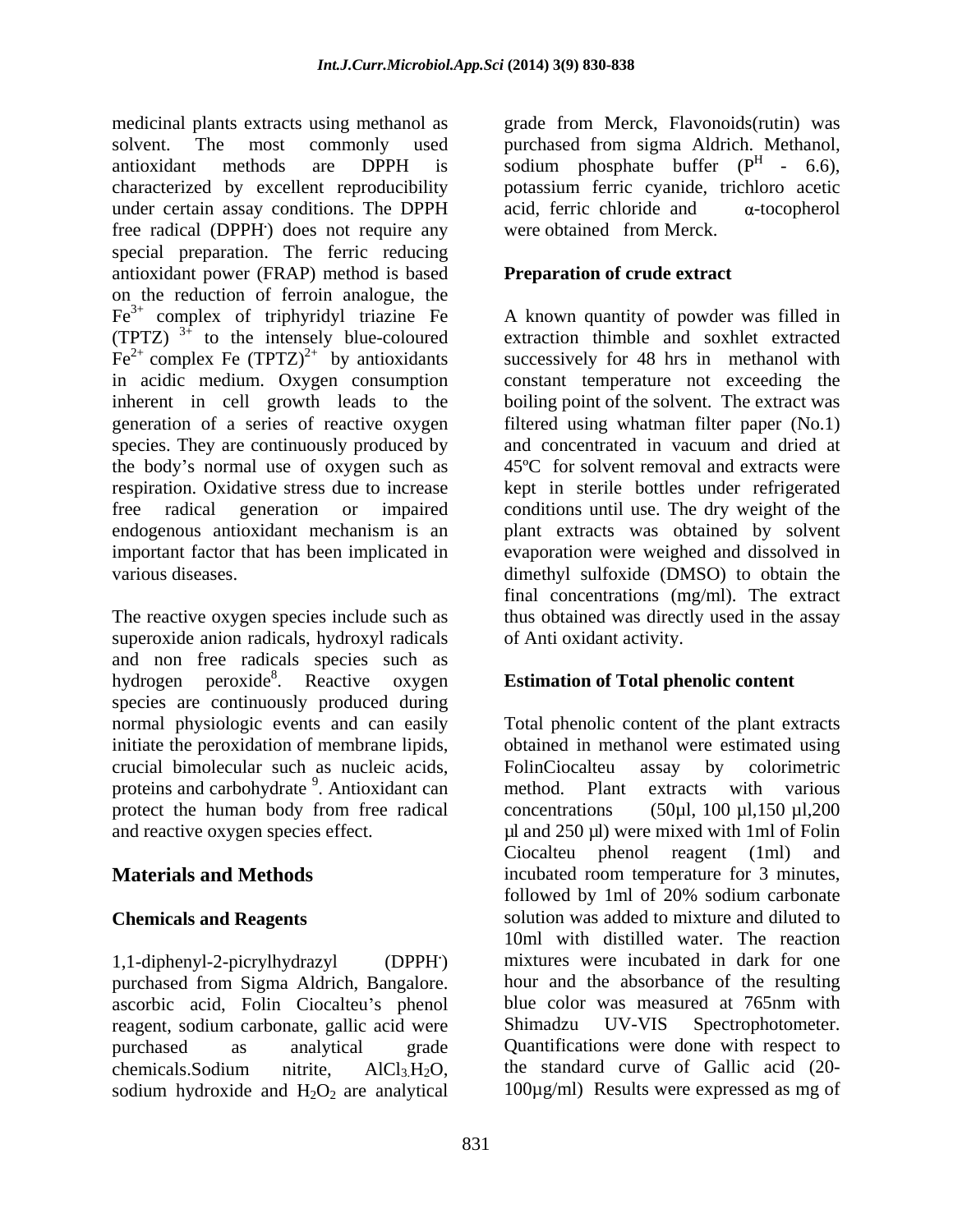Gallic acid equivalent per 100g of the dry

### **Determination of Total Flavonoids**

The Flavonoids rutin (quercetin-3- **Determination of antioxidant capacity** rutinoside) is a flavonol glycoside comprised of the flavonol quercetin and the **Free radical-scavenging ability by the use** disaccharide rutinose. Rutin was found in many medicinal plant and well known antioxidant and as natural compound with The antioxidant capacities of the plants and wide range of medicinal properties <sup>10</sup> some studies suggest that flavonoids may be studies suggest that flavonoids may be were studied by the evaluation of the free useful in the treatment of many impaired radical-scavenging effect on the 1,1 conditions<sup>11.</sup> In fact, many of the medicinal action of herbs of pollens and propolis are now known to be directly related to their (0.02-0.08mg/ml) of plant extracts (0.3ml) flavonoid content. Rutin as a flavonoid and were mixed with 2.7 ml of appropriate its aglucone quercetin (P Vitamin) have a ability to increase intracellur ascorbic acid (0.1mM). The radical stock solution was levels decrease capillary permeability and prepared fresh daily. Ascorbic acid was used fragility scavenge oxidants and free radicals as standard in 20-100  $\mu$ g/ml solution. The and unique ability to bind to collagen structure directly (prolin hydroxylation to to stand at room temperature in the dark for hydroxyprolin ) as well as inhibit destruction 60 minutes. of bone<sup>8</sup>. The decrease in absorbance of the resulting

Total Flavonoids contents of the plant chloride colorimetric assay. Methanol discoloration, using the equation. % RSA = extracts with different concentrations (50µl, 100 µl, 150 µl, 200 µl and 250 µl) were prepared and mixed with 1.25ml of distilled water and 75  $\mu$ l of 5% sodium nitrite As = absorbance of the solution when the solution was added. Solution was added at a particular

After 5 minutes 150 µl of 10% AlCl<sub>3</sub>H<sub>2</sub>O  $\rightarrow$  A<sub>DPPH</sub> = absorbance of DPPH radical solution was added. After 6 minutes 500 solution. µl of 1M sodium hydroxide and 275 µl of absorbance was measured against a freshly are shown in Table-3.2 Total Flavonoids

weight of the plant material extracts(GAEs) percentage of rutin equivalent per100g dry Table 3.1. All determinations were weight of sample. Standard solution of rutin performed in triplicates  $(n=3)$ . (10-100  $\mu$ I) was used to calculate the content of the extracts was expressed as standard curve with respective of solvent used for extracts.

# **of a stable DPPH radical**

some different parts solvent extract (methanol) diphenyl-2-picrylhydrazyl (DPPH) by the modified method<sup>12</sup>. Various concentrations solvent (methanol) containing DPPH radical mixture was shaken vigorously and allowed 60 minutes.

extracts were determined by Aluminum calculated as a percentage of DPPH solutions was monitored at 517nm. The radical scavenging activity was discoloration, using the equation.  $%$  RSA =  $[(A_{\text{DPPH}}-As)/A_{\text{DPPH}}] \times 100$ 

### Where,

 $As = absorbance$  of the solution when the sample extracts were added at <sup>a</sup> particular level

 $A_{\text{DPPH}}$  = absorbance of DPPH radical solution.

distilled water were added to the mixture. All determinations were performed in The solution was mixed well and the triplicate. The  $IC_{50}$  was calculated as the prepared reagent blank at 510nm. Results necessary to reduce the initial DPPH amount of antioxidants present in the sample concentration by 50%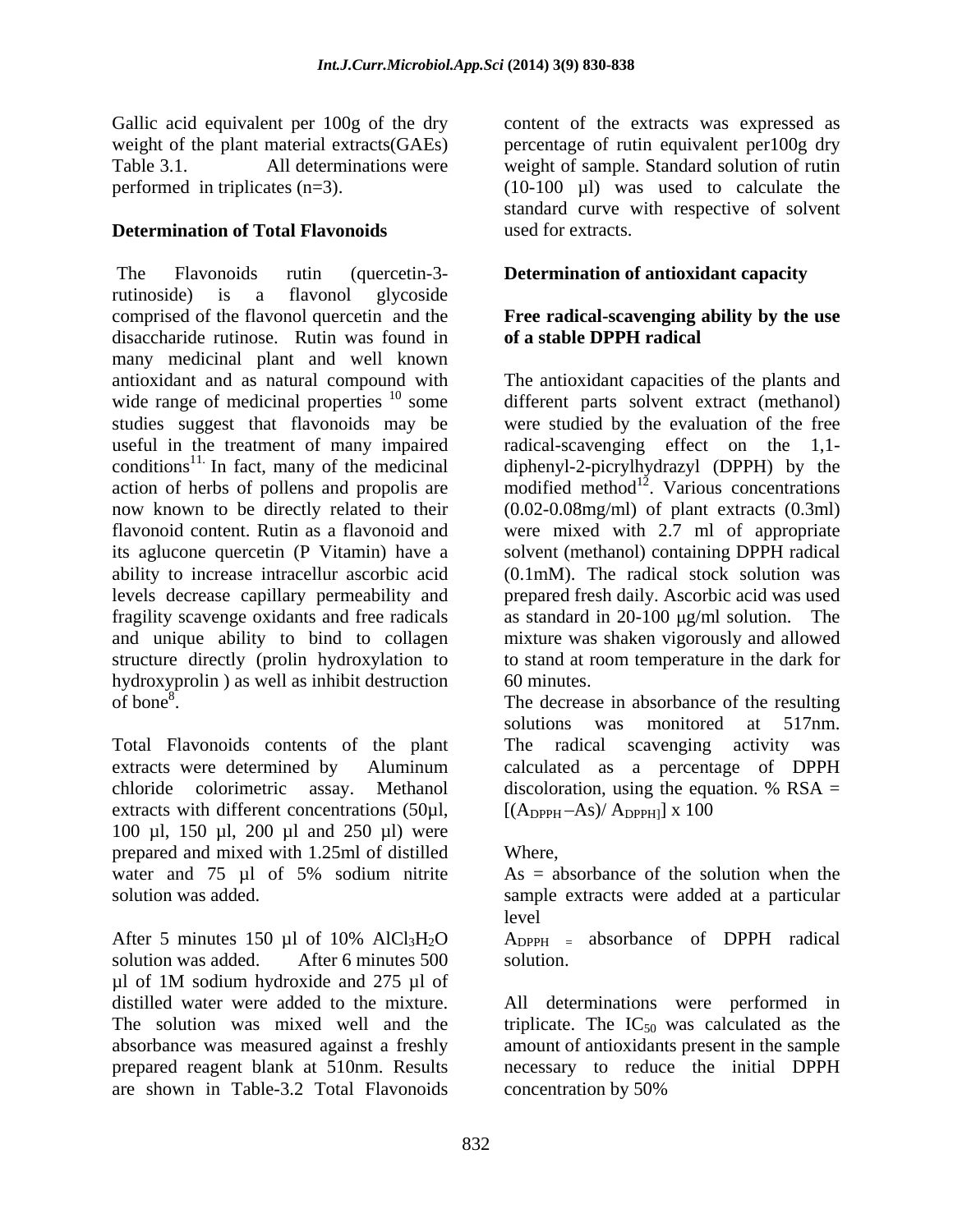The ferric reducing property of medicinal plants extracted with methanol and determined, by various concentrations of extracts were mixed with 2.5ml of 200Mm sodium phosphate buffer ( $P^H$  - 6.6) and 2.5 ml of 1% potassium ferricyanide. The mixture was incubated at 50°C for 20 correlation factor "r". minutes, then 2.5 ml of 10% trichloroacetic acid was added and the mixture was **Results and Discussion** centrifuged at 1000 rpm for 8 minutes. The upper layer (5ml) was mixed with 5 ml of chloride and the absorbance was measured spectrophotometrically at 700 nm. The tocopherol equivalent as milligrams per gram of dry material (TE/g dw) using  $\alpha$  – TPC was noted in root sample of

### **Hydrogen peroxide scavenging assay**

The ability of extracts to scavenge hydrogen peroxide was determined according to the observed in leaf sample of *Melothria* method<sup>13</sup>. A solution of hydrogen peroxide concentrations of solvents extracts (50-250 g/ml) were added to hydrogen peroxide hydrogen peroxide at 230 nm was determined after 10 minutes against a blank solution containing phosphate buffer without

For each concentration, a separate blank Hydrogen Peroxide solution and take absorbance at 230 nm. Results are shown in table the percentage inhibition activity was

**Determination of ferric reducing** Where A<sub>0</sub> is the absorbance of the control **antioxidant power (FRAP)** and A<sub>1</sub> is the absorbance of extract/standard taken as  $\alpha$ -tocopherol (10–100  $\mu$ g/ml).

### **Statistical analysis**

- 6.6) and 2.5 between variables was done using analysis The direction and magnitude of correlation of variance (ANOVA) and quantified by the correlation factor "r".

### **Results and Discussion**

distilled water and 1ml of 0.1% ferric measured by FolinCiocalteu method varied absorbance obtained was converted to  $\alpha$  - observed ranged from 25.10 -254.10 mg tocopherol standard curve. *Plumbago zeylancia* 254.10 mg GAE/100g . A solution of hydrogen peroxide *maderaspatana* 250.10 mg GAE/100g dw (40 mM) was prepared in 40 mM phosphate seeds of *Citrullus colocynthis* 248.60 mg buffer saline of pH 7.4. Various GAE/100g dw, tubers of *Mirabilis jalapa* solution (0.6 ml 40mM). Absorbance of dw. TPC ranged from 100-200 mg hydrogen peroxide. *bracteolate* 160.18 mg GAE/100g dw. and sample was used for background  $GAF/100g$  dw. Strychnosnux-vomica subtraction. For control sample take 123.36 mg GAE/100g dw and *Strychnos*  calculated from the formula 138.19 mg GAE/100g dw, roots of % Scavenged  $[H_2O_2] = [(A_0 - A_1)/A_0] \times 100$ , dw and low concentrations level of TPC < The amounts of total phenolic contents were measured by FolinCiocalteu method varied widely in plant material in methanol solvent extracts. In methanol extract TPC was GAE/100g dw*.* High concentration level of TPC was noted in root sample of and low concentration level was observed in plant sample of *Oldenlandia umbellate* 25.10 mg GAE/100g dw. TPC high concentrations  $> 200$  mg GAE/100g dw was observed in leaf sample of seeds of *Citrullus colocynthis* 248.60 mg 218.29 mg GAE/100g dw and roots of *Plumbago zeylancia* 254.10 mg GAE/100g GAE/100g dw was observed in plant samples of *Acalypha indica* 143.18 mg GAE/100g dw, leaf samples of *Aristolochia Achyranthes aspera* 136.40 mg GAE/100g dw, seeds of *Mucuna Prurita* 102.30 mg GAE/100g dw, *Strychnosnux-vomica potatorum* 162.00 mg GAE/100g dw, tubers of *Corallocarpus Epigaeus* 162.24 mg GAE/100g dw and *Asparagus racemosus Glycyrrhiza glabra* 141.80 mg GAE/100g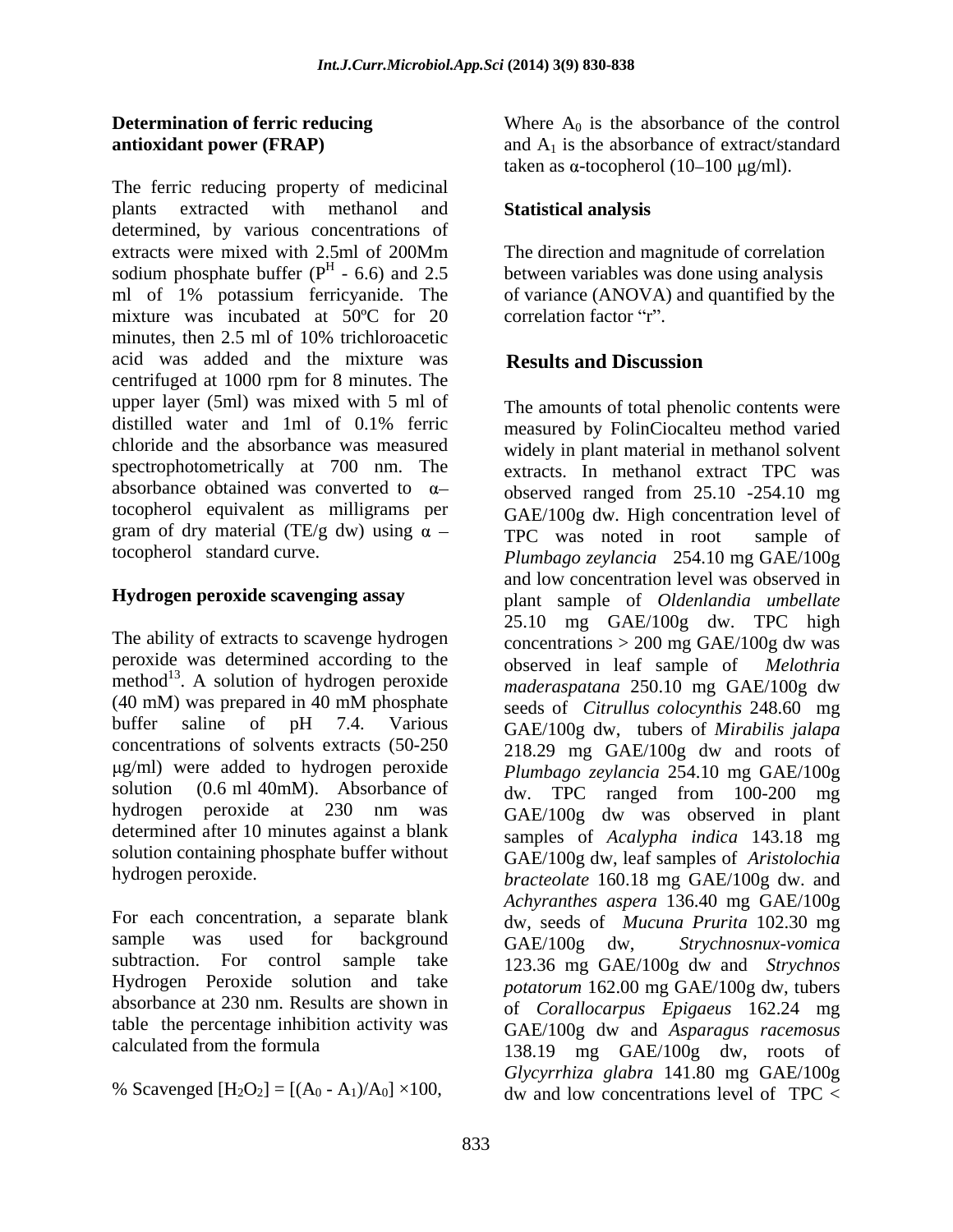100 mg GAE/100g dw was observed in *Salacia oblonga 8.3* mg Rutin/100g dw. plants of *Indigofera tinctoria* 89.24 mg GAE/100g dw, *Oldenlandia umbellate* 25.10 *oblonga* 79.13 mg GAE/100g and bark the methanol extract showed that medicinal

Flavonoids are class of secondary plant metabolites with significant antioxidant and chelating properties. Antioxidant activity of<br>Flavonoids depends on the structure and *tinctoria* 10.9 mg Rutin/100g dw and *Acalypha indica*14.8 mg Rutin/100g dw leaf samples of *Melothria maderaspatana* 16.5 mg Rutin/100g dw and *Achyranthes aspera* 15.6 mg Rutin/100g dw, seeds of *Strychnosnux-vomica, 13.9* mg Rutin/100g dw, tubers of *Mirabilisj alapa 17.0* and *Asparagus racemosus 13.6* mg Rutin/100g dw, roots of *Plumbago zeylancia* 16.1mg Rutin/100g dw and bark sample of *Lannea coromandelica* 11.6 mg Rutin/100g dw were investigated. The concentrations level < 10 namely *Oldenlandia umbellate* 9.8 mg Rutin/100g dw,*Indigofera aspalathoides* 4.5 mg Rutin/100g dw and *Eclipta alba* 7.9 mg *bracteolate* 9.4 mg Rutin/100g dw, seeds of 8.2 *and Strychnos potatorum 9.2* mg *Corallocarpus Epigaeus* 8.1 mg Rutin/100g dw and roots of *Glycyrrhiza glabra 8.6* and

mg GAE/100g dw ,*Indigofera aspalathoides* of Total phenolic content in medicinal plants 34.16 mg GAE/100g dw, *Eclipta alba* 64.16 and different parts were extracted with mg GAE/100g dw *Enicostemma littorale* methanol and investigated that high values 43.74 mg GAE/100g dw, roots of *Salacia* of total phenolic contents.The results are sample of *Lannea coromandelica* 40.8 mg significant difference between the results GAE/100g dw. The results obtained in were likely due to genotopic and plants and various parts were relatively high Location, Temperature, Fertility diseases content of phenolic contents. and pest exposes) within the medicinal In the present studies showed that the results presented in Table 3.1 showed that were likely due to genotopic and environmental differences (Climate, plants, choice of part tested, time of taking samples and determination results.

Flavonoids depends on the structure and widespread groups of natural products substitution pattern of hydroxyl group. which are probably the most important (sharififer et al, 2008). In methanol extract natural phenolics. Several Flavonoids have Flavonoids contents are ranged from 2.6 - been reported to quench active oxygen 17.0 mg Rutin/100g dw .The concentrations species and inhibit *in vitro* oxidation of low level of > 10 mg Rutin/100g dw was density lipoproteins. The results presented in showed in plant sample of *Indigofera*  Table 3.2 showed that total Flavonoids Flavonoids is one of the most diverse and (rutin) contents were varied widely in selected medicinal plants with methanol.

mg Rutin/100g dw medicinal plants A freshly prepared DPPH solution exhibits a Rutin/100g dw, leaf sample *Aristolochia*  quench DPPH free radicals (ie, by providing *Mucuna Prurita* 8.2 *Citrullus colocynthis* conceivably via a free radical attack on the Rutin/100g dw respectively. Tubers of colourless product, resulting in a decrease in The antioxidant activity of twenty medicinal plants and various parts with methanol extracts were determined using DPPH reagent. DPPH is very stable free radical, unlike *in vitro* generated free radicals such as the ferric reducing and hydrogen peroxide radicals, DPPH has the advantage of being unaffected by certain side reaction, such as metal ion chelation and enzyme inhibition. deep purple colour with an absorption maximum at 517nm. The purple color generally fades when antioxidant molecules hydrogen atom or by electron donation, DPPH molecule) and convert them into a absorbance at 517nm.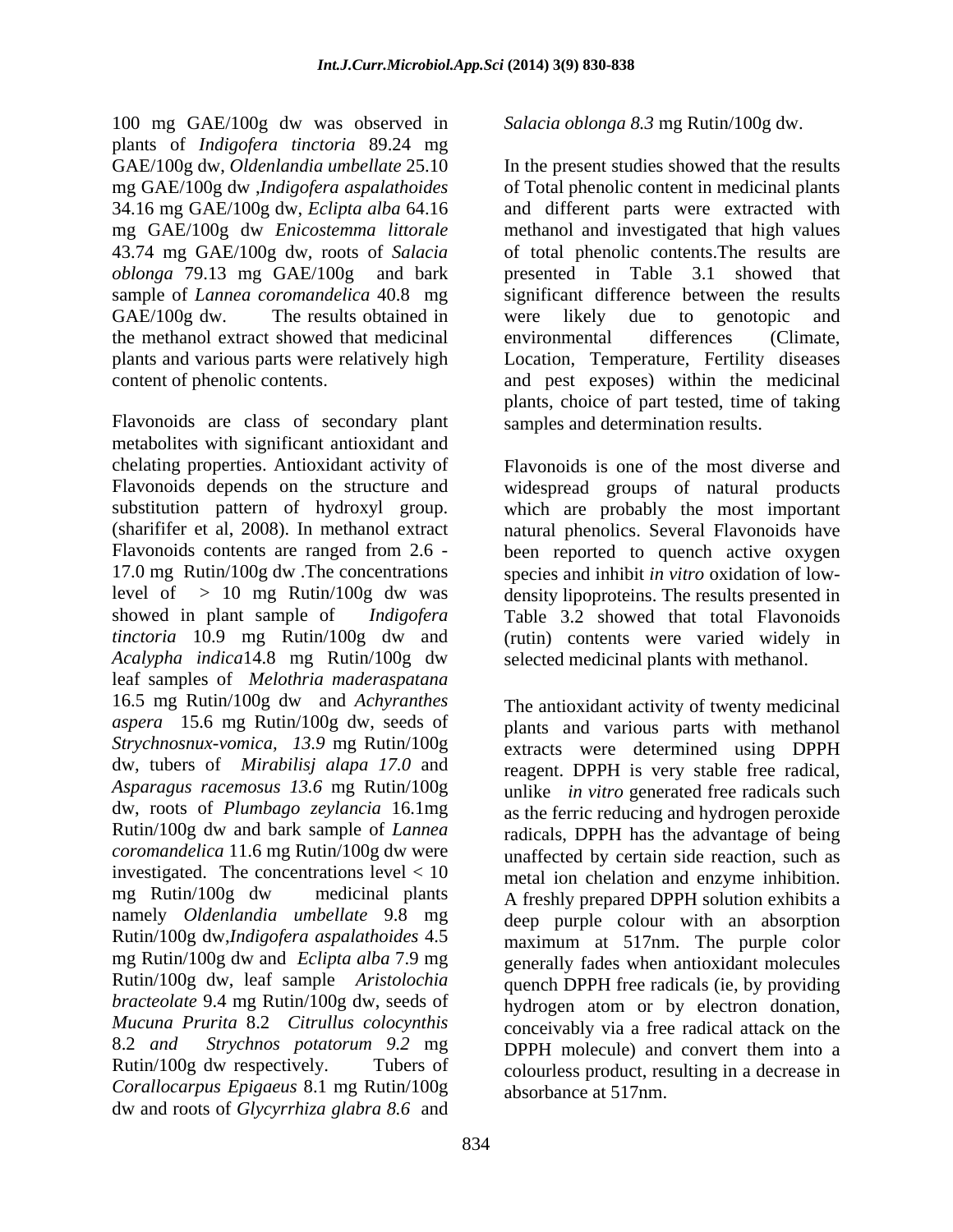The antioxidant activity of the different value 32.45), *Salacia Oblonga* (IC<sub>50</sub> value solvent extracts of medicinal plants is 32.99) were nearly same when compared to expressed interms of percentage of ascorbic acid. However other medicinal inhibition (%) and  $IC_{50}$  values ( $\mu$ g/ml) (Fig 1.1 to 1.6) parallel to examination of the than ascorbic acid and since the  $IC_{50}$ antioxidant activity of plant extracts, the value for the standard compounds ascorbic The antioxidant activity indicates that acid and  $\alpha$ -tocopherol IC<sub>50</sub> values were methanolic extracts of *Melothria* obtained and compared to the value of maderaspatana  $(IC_{50}$  value 42.86),

of methanol extract of *Achyranthes aspera* (IC<sub>50</sub> value 29.49) and *Strychnosnux-vomica* The free radical screening activity of  $(IC_{50}$  value 29.33) are higher than that of the ascorbic acid. The antioxidant activity of methanolic extract of *Eclipta alba*  $(IC_{50})$ 

plants extracts were found to be less active than ascorbic acid and since the  $IC_{50}$ values are found to be higher ( Fig ).

antioxidant activity (Fig.1.7). Strychnos potatorum(IC<sub>50</sub> value 32.45), The results indicate that antioxidant activity and *Mirabilis jalapa* (IC<sub>50</sub> value 35.23) were methanolic extracts of *Melothria*   $maderaspatana$   $(IC_{50}$  value 42.86), *Corallocarpus Epigaeus*( $IC_{50}$  value 32.45) higher than  $\alpha$ -tocopherol (Fig ).<br>The free radical screening activity of methanol extract was confirmed in the medicinal plants investigation.

| <b>Botanical Name of</b><br>Medicinal plants &Parts Investigated | Total phenol content<br>$(mg \text{ GAE}/100g \text{ dw})$ in |
|------------------------------------------------------------------|---------------------------------------------------------------|
|                                                                  | Methanol Extract                                              |
| <i>Indigofera tinctoria</i> (Whole plant)                        | $89.26 \pm 0.18$                                              |
| Oldenlandia umbellate (Whole plant)                              | $25.10 \pm 0.00$                                              |
| <i>Acalypha indica</i> (Whole plant)                             | $143.18 \pm 0.34$                                             |
| <i>Indigofera aspalathoides</i> (Whole plant)                    | $34.16 \pm 0.42$                                              |
| <i>Eclipta alba</i> (Whole plant)                                | $64.16 \pm 0.32$                                              |
| <i>Enicostemma littorale</i> (Whole plant)                       | $43.74 \pm 0.01$                                              |
| Aristolochia bracteolate (Leaf)                                  | $160.18 \pm 4.4$                                              |
| Melothria maderaspatana (Leaf)                                   | $250.10 \pm 0.00$                                             |
| Achyranthes aspera (Leaf)                                        | $136.40 \pm 0.26$                                             |
| Mucuna Prurita (Seeds)                                           | $102.30 \pm 10.0$                                             |
| Strychnosnux-vomica (Seeds)                                      | $123.36 \pm 0.29$                                             |
| Citrullus colocynothis (Seeds)                                   | $248.60 \pm 0.00$                                             |
| <i>Strychnos potatorum</i> (Seeds)                               | $162.00 \pm 0.00$                                             |
| Corallocarpus Epigaeus (Tuber)                                   | $162.24 \pm 06.42$                                            |
| Mirabilis jalapa (Tuber)                                         | $218.29 \pm 0.00$                                             |
| Asparagus racemosus (Tuber)                                      | $138.19 \pm 0.29$                                             |
| Glycyrrhiza glabra (Root)                                        | $141.80 \pm 0.58$                                             |
| Plumbago zeylancia (Root)                                        | $254.10 \pm 0.00$                                             |
| Salacia Oblonga (Root)                                           | $79.13 \pm 0.06$                                              |
| Lannea coromandelica (Bark)                                      | $40.8 \pm 0.33$                                               |

**Table.3.1** Total Phenolic contents in Medicinal Plants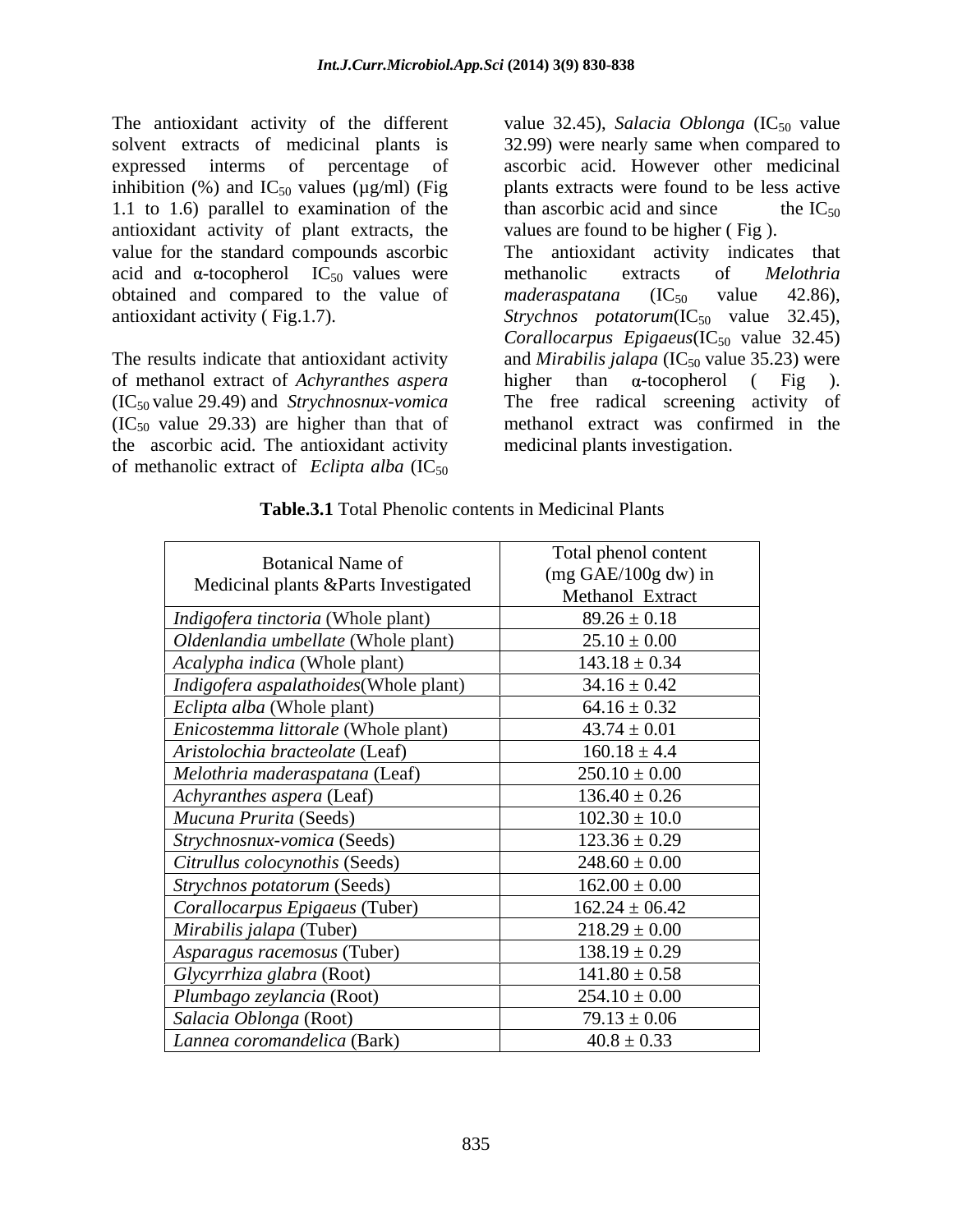| <b>Botanical Name of</b><br>Medicinal plants & Parts Investigated | Flavonoids                          |
|-------------------------------------------------------------------|-------------------------------------|
|                                                                   | $\frac{1}{2}$ (mg Rutin/100g dw) in |
|                                                                   | <b>Methanol Extract</b>             |
| Indigofera tinctoria (Whole plant)                                | $10.90 \pm 0.62$                    |
| Oldenlandia umbellate (Whole plant)                               | $9.86 \pm 0.13$                     |
| Acalypha <i>indica</i> (Whole plant)                              | $14.87 \pm 3.25$                    |
| Indigofera aspalathoides (Whole plant)                            | $4.51 \pm 0.15$                     |
| <i>Eclipta alba</i> (Whole plant)                                 | $7.99 \pm 0.33$                     |
| <i>Enicostemma littorale</i> (Whole plant)                        | $2.65 \pm 0.06$                     |
| Aristolochia bracteolate (Leaf)                                   | $9.46 \pm 0.57$                     |
| Melothria maderaspatana (Leaf)                                    | $16.50 \pm 4.5$                     |
| Achyranthes aspera (Leaf)                                         | $15.65 \pm 4.5$                     |
| Mucuna Prurita (Seeds)                                            | $8.28 \pm 0.11$                     |
| Strychnosnux-vomica (Seeds)                                       | $13.98 \pm 2.85$                    |
| Citrullus colocynothis (Seeds)                                    | $8.25 \pm 0.11$                     |
| Strychnos potatorum (Seeds)                                       | $9.25 \pm 0.33$                     |
| Corallocarpus Epigaeus (Tuber)                                    | $8.18 \pm 0.24$                     |
| <i>Mirabilis jalapa</i> (Tuber)                                   | $17.02 \pm 13.10$                   |
| Asparagus racemosus (Tuber)                                       | $13.65 \pm 3.2$                     |
| $\big $ Glycyrrhiza glabra (Root)                                 | $8.64 \pm 0.23$                     |
| Plumbago zeylancia (Root)                                         | $16.13 \pm 6.05$                    |
| Salacia Oblonga (Root)                                            | $8.38 \pm 19.32$                    |
| Lannea coromandelica (Bark)                                       | $11.76 \pm 1.80$                    |





**Figure 1.1 & 1.2 · IC<sub>50</sub>** ( $\mu$ g/5l) values of medicinal plants of methanol extracts for free radical scavenging activity by DPPH radical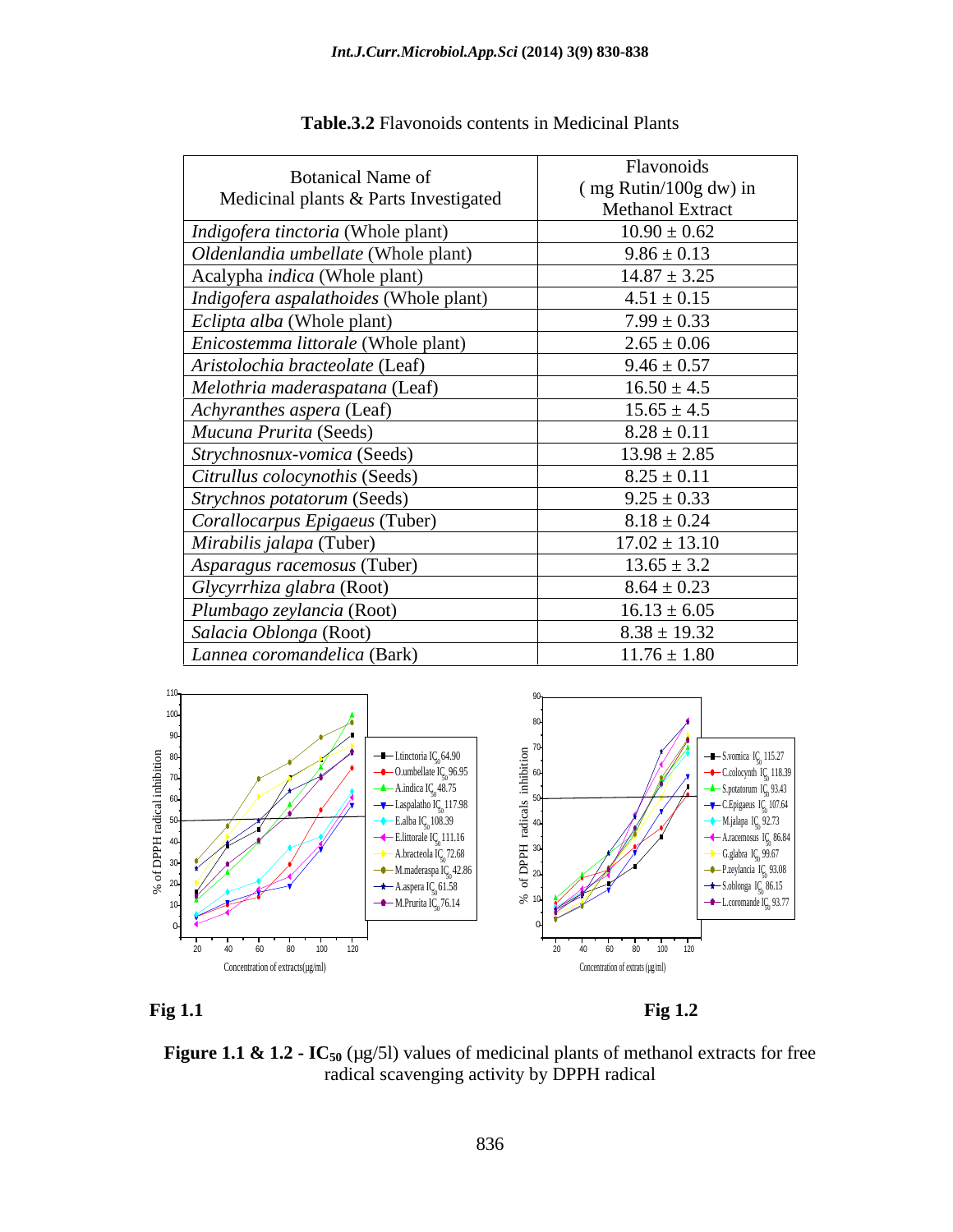



**Figure 1.3 &1.4 - IC50** ( $\mu$ g/ml) values of medicinal plants of methanol extracts for free radical scavenging activity by FRAP radical



**Fig 1.5** Fig 1.6 **Figure 1.5 & 1.6-** IC50 (µg/ml) values of medicinal plants of methanol extracts for free radical scavenging activity by  $H_2O_2$  radical